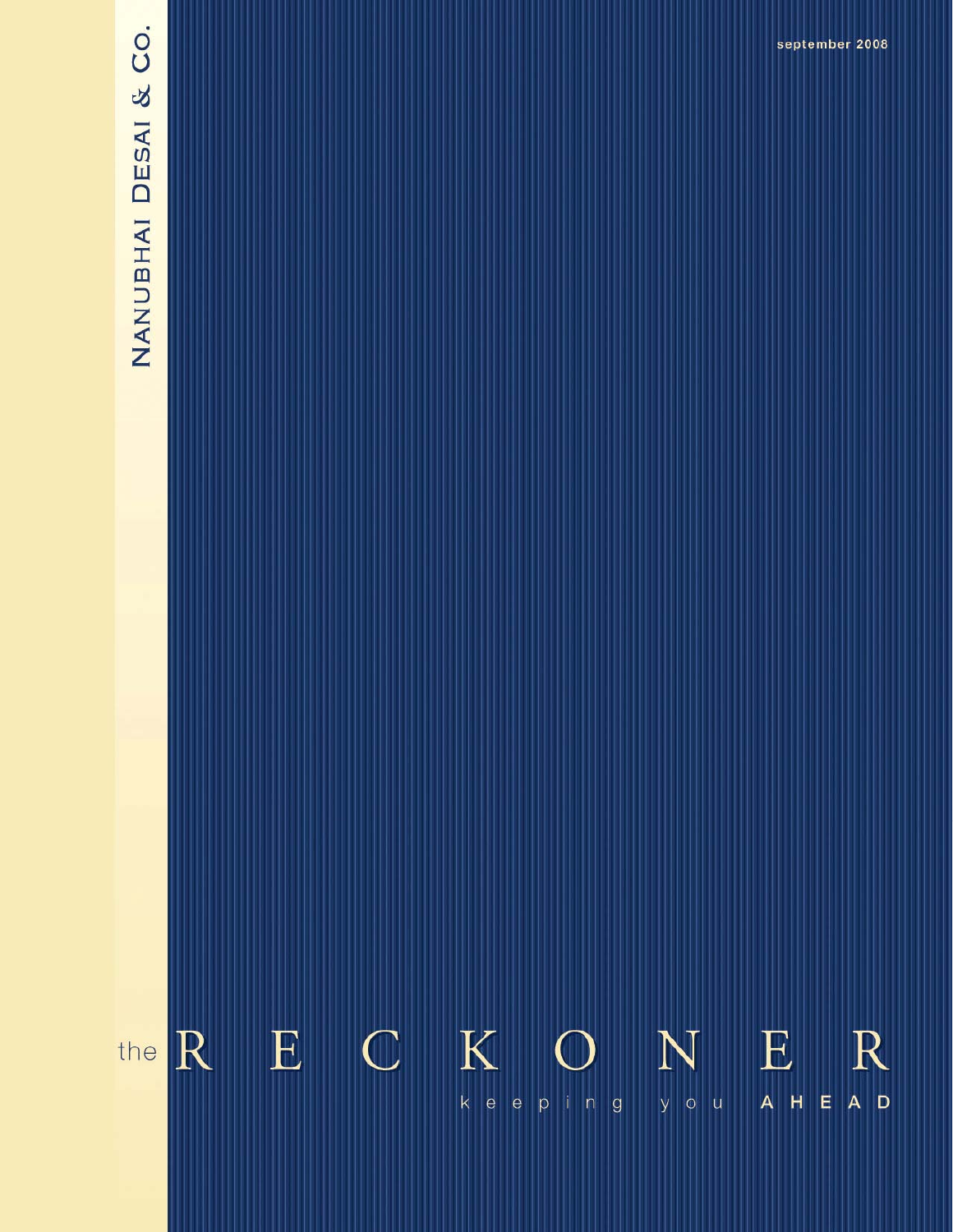# **Contents**

# **INCOME TAX**

| <b>DOMESTIC TAXATION</b>                  |   |
|-------------------------------------------|---|
| CASE LAW<br><b>INTERNATIONAL TAXATION</b> |   |
|                                           |   |
| CASE LAWS                                 | 6 |

# **REGULATIONS GOVERNING INVESTMENTS**

| <b>INCREASE IN EXTERNAL COMMERCIAL BORROWING LIMIT</b>              | 11 |
|---------------------------------------------------------------------|----|
| <b>AMENDMENTS TO THE LISTING OF EQUITY AGREEMENTS</b>               | 11 |
| <b>STAMP DUTY ON P- NOTES, DEBENTURES SLASHED BY THE GOVERNMENT</b> | 14 |

# **ACCOUNTS & AUDIT**

| <b>NEW FORMS UNDER COMPANIES ACT, 1956</b> |  |
|--------------------------------------------|--|
| <b>THE COMPANIES BILL, 2008</b>            |  |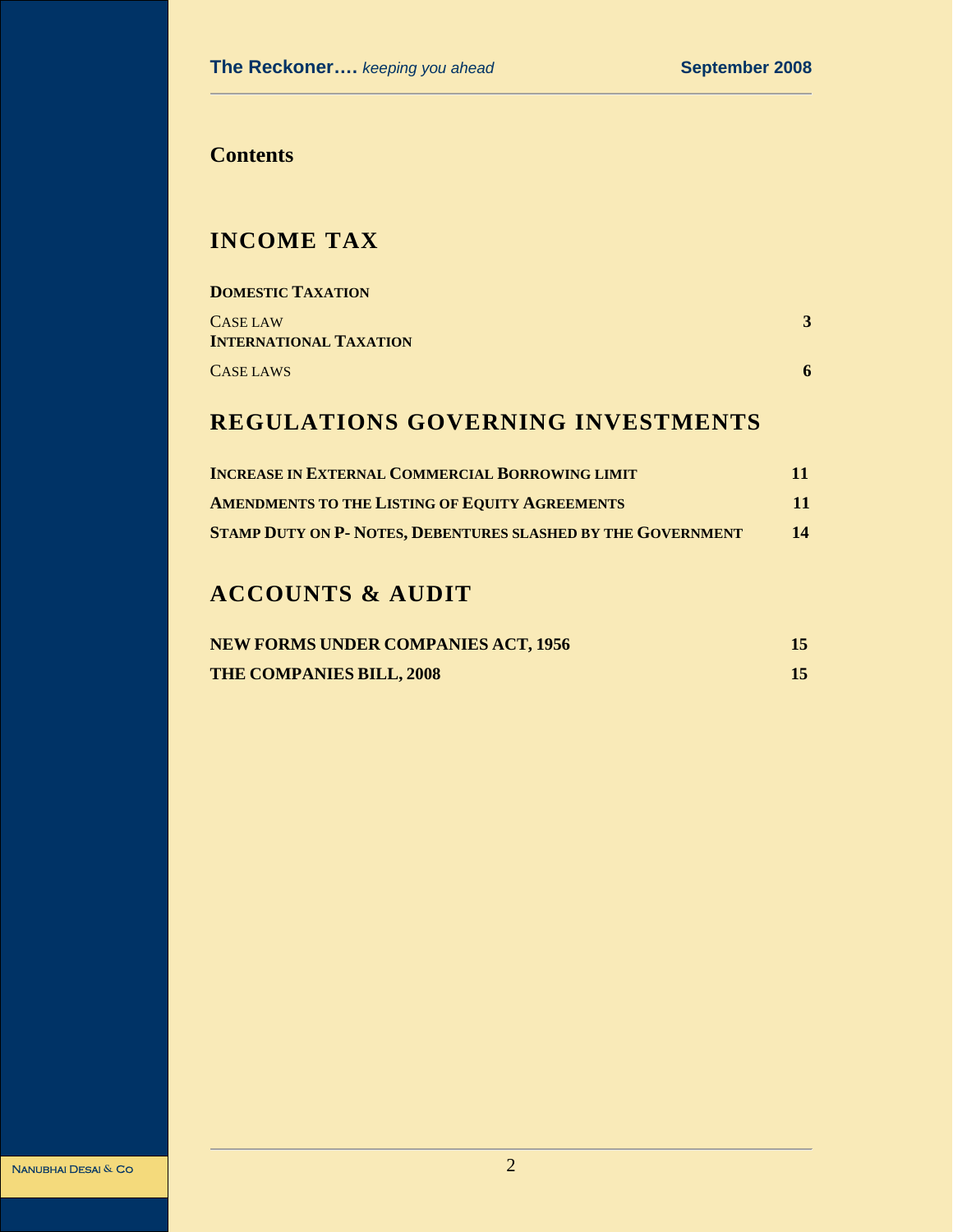# **INCOME TAX**

# **Domestic Taxation**

*Case law* 

### **1. Avaya Global Connect Ltd. Case (ITAT Mumbai)**

#### **Background & Facts**

- 'The assessee, Avaya Global Connect Limited, formerly known as Tata Telecom Limited (TTL) is engaged in the business of providing voice communication solutions and manufacturing telephone instruments. The company had two divisions, namely Business Communications Divisions (BCD) which provides communication solutions and Tata Fone Division (TFD) which was involved in manufacture of EPABX systems and telephone instruments.
- The assessee transferred TFD to an Indian company, ITEL Industries Private Ltd. (ITEL) under a scheme of arrangement as approved by the Bombay High court, wherein all the assets and liabilities of TFD were to be transferred to ITEL. The amount of liabilities of TFD exceeded the amount of the assets, the excess amount of liabilities being credited to capital reserve account of TTL.
- Since the net worth was negative, ITEL was not under an obligation to pay any consideration for transfer, either to TTL or to its shareholders. Thus, the assessee, whilst filing the return of income, claimed that owing to the absence of consideration, no capital gain shall occur as it complied with all the conditions of 'demerger'.
- The Revenue, however, was of the view that the transfer of TFD to ITEL did not constitute a 'demerger' under section 2(19AA) of the Income-tax Act, 1961 (the Act) as the conditions of demerger were not satisfied  $\&$ thus should be taxable. The Revenue also contended that the aforesaid transfer also falls within the definition of 'slump sale' under the Act and should be taxed accordingly.
- Following questions were posed to the Tribunal
	- a. Whether the transfer of TFD division to ITEL can be termed as 'demerger'?
	- b. If the transfer is not termed as 'demerger' than can it be termed as 'Slump sale'?
	- c. Whether capital gains tax is leviable?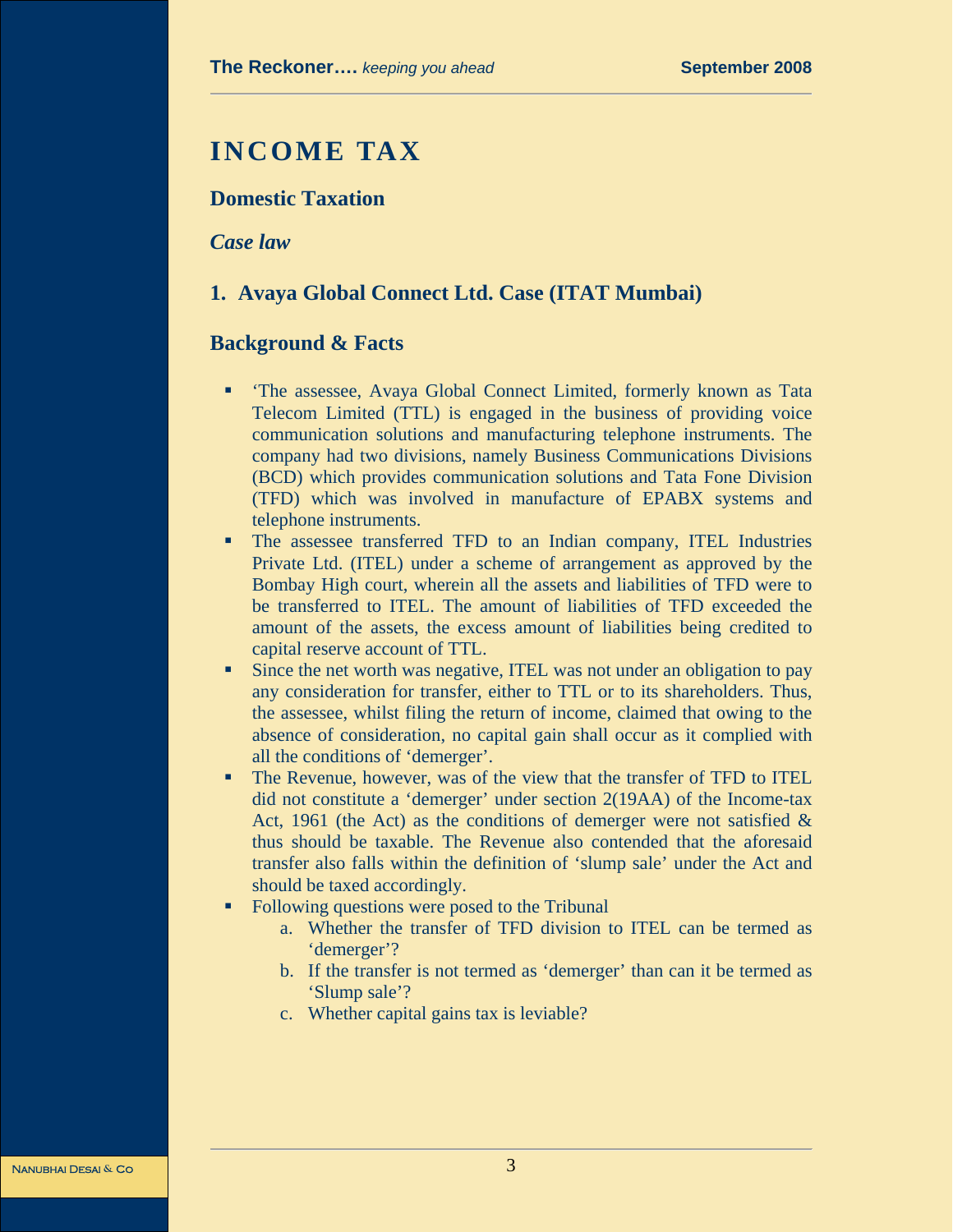## **Decision & Conclusion**

- Whether the transfer of TFD division to ITEL can be termed as demerger?
	- $\checkmark$  The Assessee contended that the company has satisfied all the vital conditions related to 'demerger'. The condition allied to the allotment of shares in ITEL shall be deemed to have been satisfied as the amount of the liabilities is more than the amount of the asset.
	- $\checkmark$  The Tribunal ruled that the transfer under consideration cannot be considered as a demerger, as all the conditions laid down in section 2(19AA) of the Income Tax Act are not satisfied. Furthermore, the Tribunal observed that ITEL did not issue shares to the shareholders of TTL in consideration for the transfer of TFD, as stipulated under section 2 (19AA).
- If the transfer is not termed as demerger than can it be termed as Slump sale?
	- $\checkmark$  The assessee contended that the transfer cannot be treated as 'Slump Sale' as it was pursuant to a court order. The assessee drew attention to the definition of 'slump sale'. The definition of slump sale is an exhaustive definition. It covers only transfer by way of sale and not any other mode of transfer like exchange, relinquishment, etc.. As per the facts of the case, TFD has been transferred in exchange of ITEL. Therefore, the assessee contended that the transfer does not amount to slump sale, as chargeable to tax under the provisions of section 50B of the Act.
	- $\checkmark$  The Tribunal seconded the contention of the assessee that the transfer is not under a 'slump sale'. As the transfer was done after obtaining approval of Bombay High Court, in terms of a scheme of arrangement amongst the share holders, such transfer cannot be termed as sale. The Tribunal therefore contended that transfer shall not attract the provisions of section 50B of the Act.
	- Whether capital gains tax leviable or not?
		- $\checkmark$  The assessee asserted that TFD was a going concern and consequently it would not be possible to determine the cost of acquisition. Furthermore, there was no consideration paid or payable for the transfer, as the net worth was negative. Consequently, it will not fall within the ambit of the charging section, i.e., section 45 of the Act; dealing with the basis of charge of capital gains.
		- $\checkmark$  The Tribunal stated that computing capital gains for a going concern will be impossible as it will be difficult to arrive at the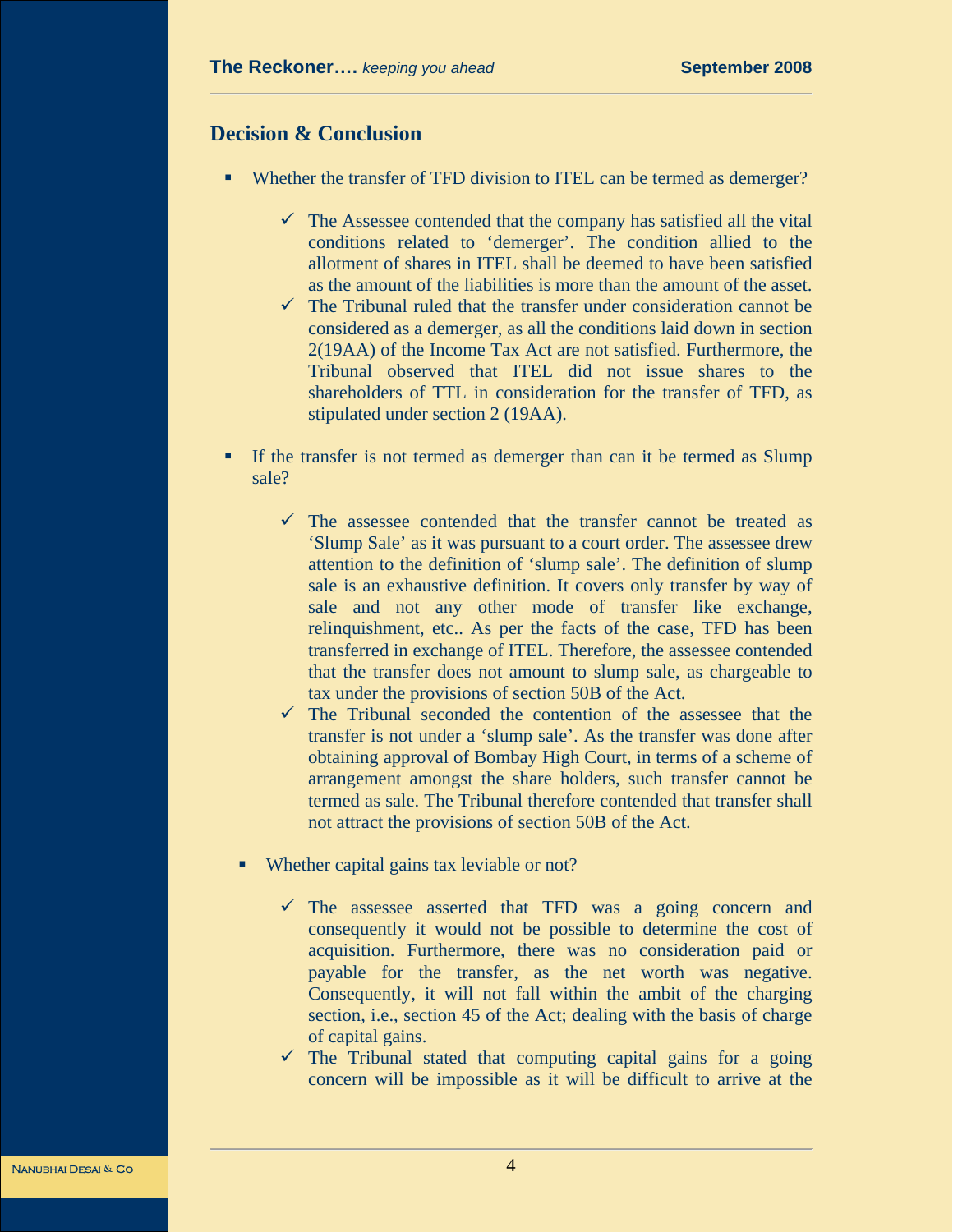cost of acquisition, cost of improvement, etc. So this transfer does not fall under capital gains tax.

- Conclusion
	- $\checkmark$  A scheme of arrangement resulting into transfer of an undertaking in the form of demerger shall provide desired capital gains tax exemption to the concerned company, even though does not meet with the conditions of demerger provided under the Act.
	- $\checkmark$  The tax consequences, however, for the recipient company as well as share holders in such case would require further & careful tax planning.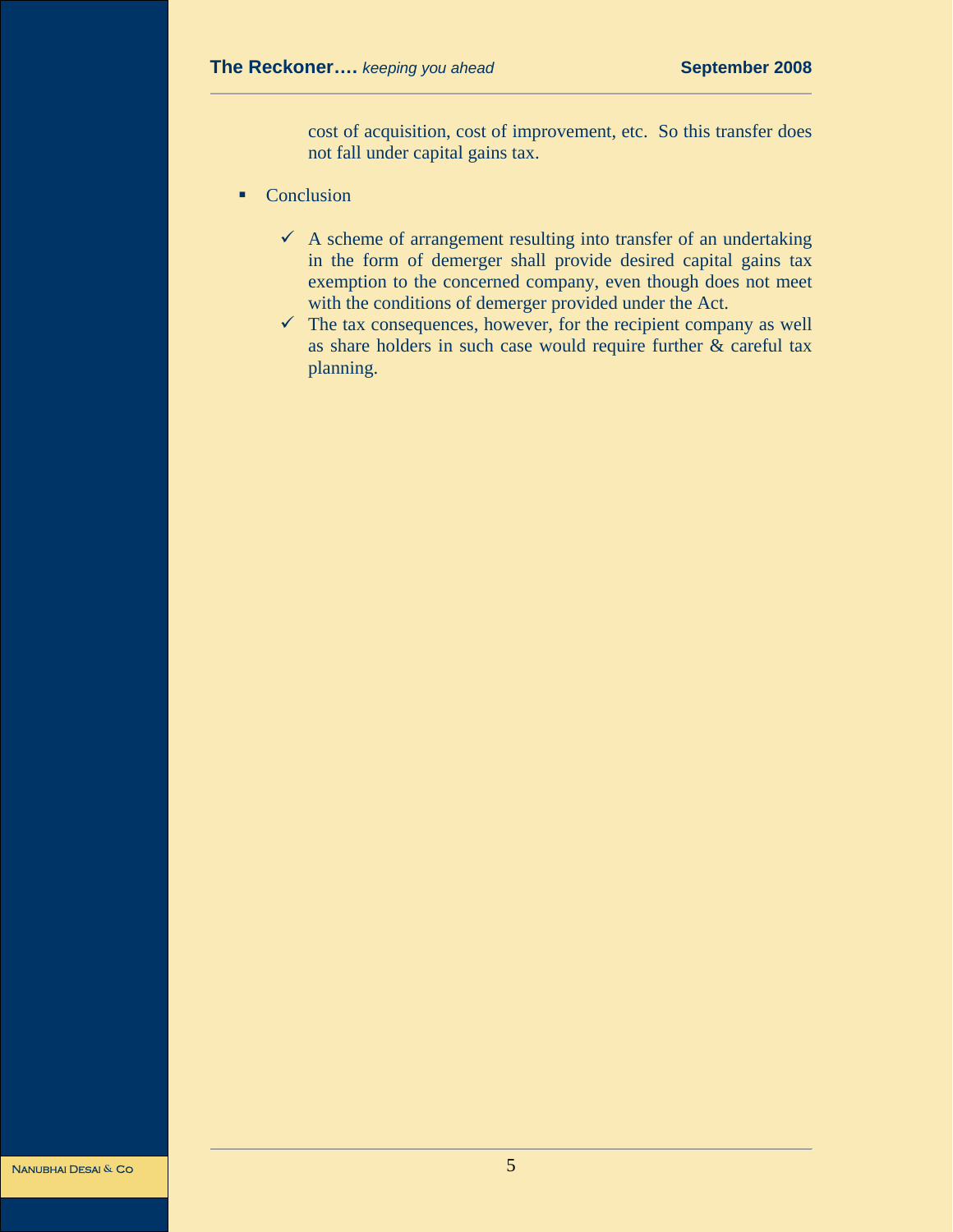# **International Taxation**

#### *Case laws*

**1. Diamond Services International Pvt. Ltd. Case (Bombay High Court)** 

#### **Background & Facts**

- Gemological Institute of America (GIA) is the worlds largest  $\&$  the most respected institute of gemological research & learning. GIA grades diamonds & issues a certificate stating the properties such as colour, crate, etc. of the diamonds.
- The assessee, Diamond Services International (P) Ltd. (DSI), is a company incorporated in Singapore and also a tax resident of Singapore. DIS acts as an interface between Indian customers, who wish to get the diamonds graded, and GIA.
- **DSI** collects diamonds & gems from Indian customers and sends the same to GIA for grading & certification. DSI would receive payments from the Indian customers for the same and remit it to GIA.
- The assessee applies to the Assessing Officer to secure certificate under section 197 of the Indian Income Tax Act, inter alia, entitling payment to be made without deduction of any amount of tax. However, the Revenue denied to issue such certificate on the ground that the grading of diamonds is a technical skill and it involves transfer of commercial knowledge and technical know how, payment for which shall be in the nature of royalty under Article 12 of DTAA with Singapore and Sec  $9(1)(vi)$  of Indian Income Tax Act.
- The assessee, on the other hand, contended that the payments made by the Indian customers are for receiving the grading reports from GIA and that there is no technical knowledge, skill, etc. transferred by the assessee to the customers. Also, there is no transfer of any skill or knowledge of GIA to the customers in the issuance of grading reports.

#### **Decision & Conclusion**

- The Court referred to the submissions and arguments placed by the parties, viz. the assessee & the Revenue. The Court concurred to the contentions of the assessee, that the grading report was a statement of fact as to the characteristics of the diamond and did not amount to transfer of any technical skill or knowledge to the customers.
- The Court explained that in the subject under consideration there was no 'transfer of right to use', & thus the payment cannot be termed as "royalty" in Article 12 of the DTAA. If such person merely uses his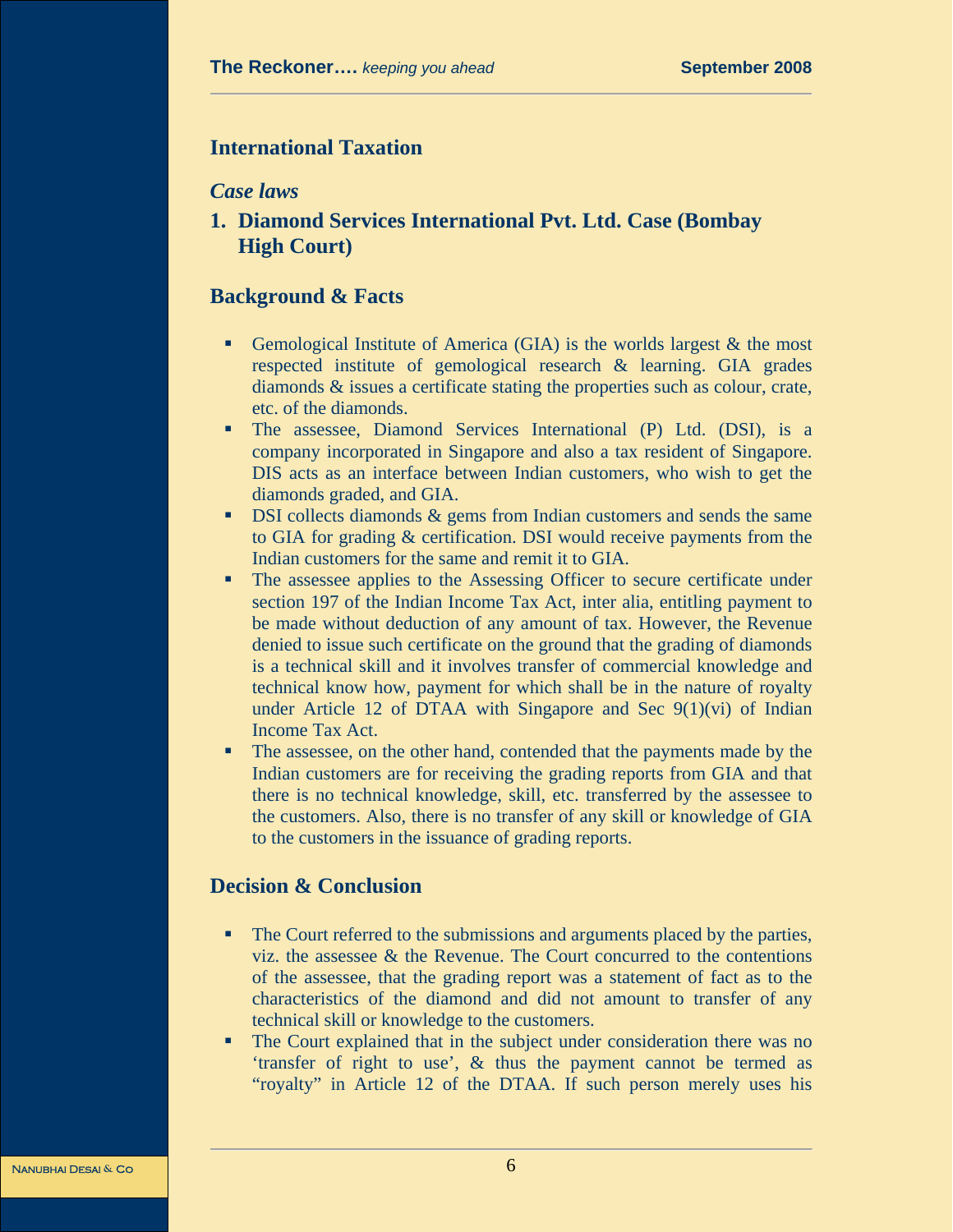experience and technical know-how for a consideration without parting with that information, it cannot be considered as royalty.

 Accordingly the action of the Revenue in refusing to issue the certificate u/s 197 was without jurisdiction and the Court directed the Revenue to issue the certificate under section 197.

# **2. Chiron Behring GMBH & Co. Case (ITAT Mumbai Bench)**

#### **Background & Facts**

- The assessee, Chiron Behring GMBH & Co. is a 'Limited Partnership' firm incorporated under the German laws. As per the taxation laws of Germany, the assessee was liable to trade tax in Germany.
- The assessee earned revenue in the nature of royalty and fees for technical services from an Indian company, assessed to tax under section 9(1) (vi) read with section 44D of the Income Tax Act (the Act) at the rate of 20 % (plus cess & surcharge).
- However, the assessee contended that they should be entitled to the beneficial rate of tax of 10% as per the DTAA between India & Germany (the Treaty), over the rate applicable as per the Act. The assessee averred that though partnership firm was a pass through entity as per German laws, the firm paid trade tax in Germany, which is in the nature of tax on profits of business of the firm.
- The Revenue, however, disagreed to the contentions of the assessee on the ground that assessee is not a tax resident of Germany, as per the Treaty. The Revenue relied on the OECD commentary which, mentions that the tax on limited partnerships was the liability of the partners and not that of the firm.
- The Revenue asserted that assessee is liable to pay trade tax in Germany which is considered as tax on turnover and cannot be treated as an equivalent to income tax & thus cannot enjoy the benefits of the treaty.
- The ITAT was thus confronted with the question, whether the assessee was a resident of Germany and consequently entitled to the benefit of the lower withholding rate under the India-Germany Treaty.

### **Decision & Conclusion**

 The Tribunal held that for an assessee to be entitled to the benefits of the tax treaty, the assessee should be a person as defined in the tax treaty, be a resident of either India or Germany (in the present context) and should be liable to pay tax in its residence country by reason of domicile, residence, place of management, etc.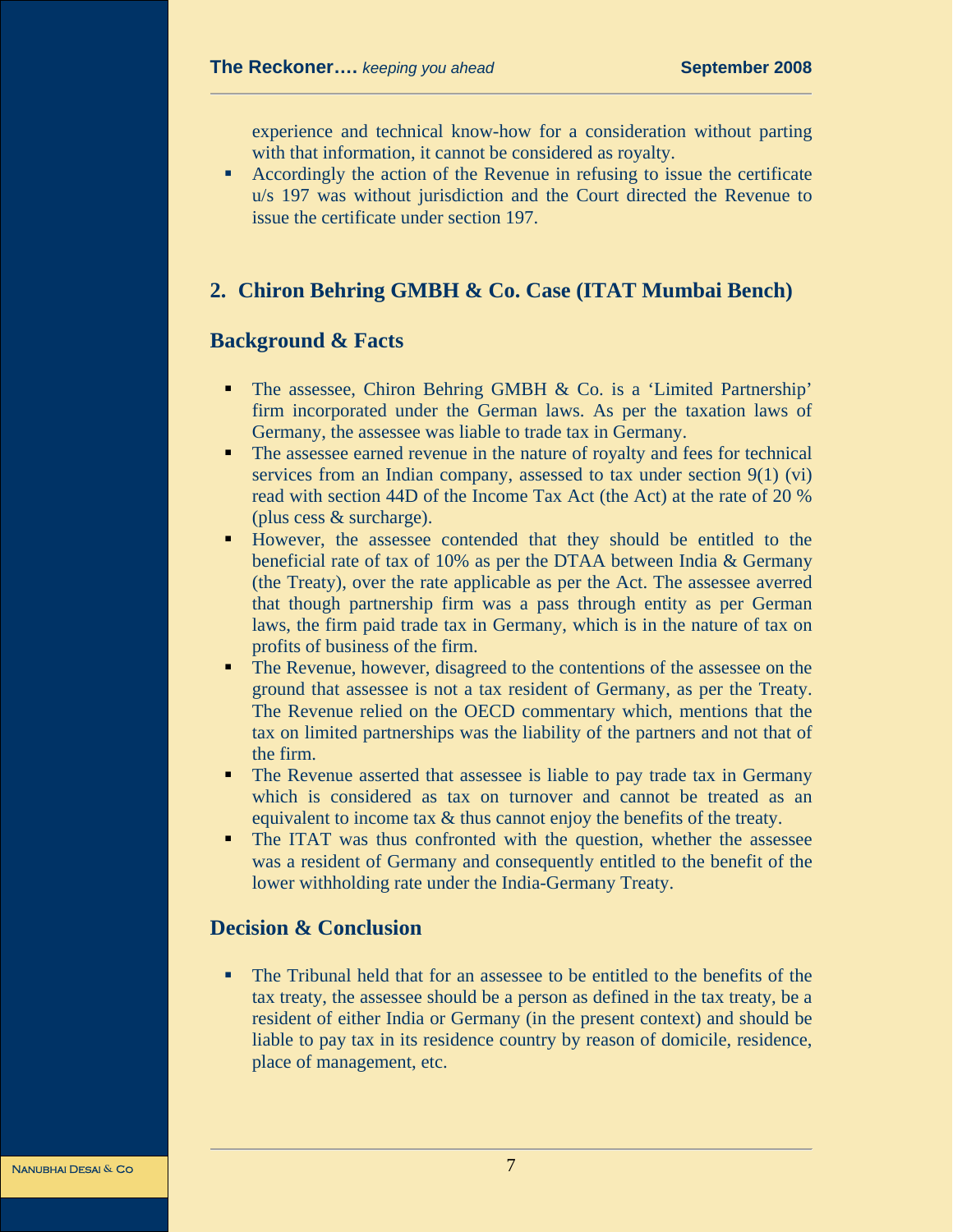- The Tribunal thus held that Chiron is a tax resident of the Germany, as defined under Article 4 of the Treaty. Also Article 2 specifically mentions that the scope of the treaty extends to both income tax (Einkommensteuer) and trade tax (Gewerbesteuer) as may be levied under German laws. The assessee would therefore, qualify as a resident and is eligible for the lower withholding rate under the Treaty.
- Further the Tribunal opined that OECD commentaries may be referred only if the provisions of the Treaty are ambiguous or the language of the Treaty is unclear or admits any doubts in interpretation.

## **3. Anapharm Inc. – Advance Ruling**

#### **Background & Facts**

- Anapharm Inc. is a Canadian company, providing clinical & bio-analytical services to various pharmaceutical companies. Product specific methods/ protocols are developed & used for evaluating the drugs. It entered into agreements with two Indian pharmaceutical companies, Sandoz Pvt. Ltd. & Ranbaxy Research Laboratories for rendering the above services in the development of new and/ generic drugs.
- **Anapharm Inc filed an application with the AAR, to know whether the fee** received by it from the Indian companies for undertaking clinical and bioanalytical studies would be taxed in India.
- According to the Revenue, the fees received by Anapharm from the Indian companies will be taxable in India as 'royalty' & 'fees for included services' under Article 12 of the India Canada DTAA (The Treaty). The Revenue asserted that the services provided by Anapharm are technical in nature & the test reports provided to the clients are actually a technical know how & experience of Anapharm.
- The applicant asserted that, the services rendered by them did not "make available" any technical know how or experience to the client for the fees received to be considered as 'fees for included services' under Article 12 of the Treaty. The applicant, in contrast, contended that the fees received should be taxable as business profits in India. But in absence of a permanent establishment in India, by virtue of Article 7 read with Article 5 of the treaty, the same will not be taxable in India.

#### **Ruling by the AAR**

**The AAR ruled that the fee paid by Sandoz Pvt. Ltd. & Ranbaxy Research** Laboratories in respect of bioequivalence tests conducted by the applicant, is in the nature of business profits, as providing such services was the main activity, i.e. the business of Anapharm. Also under Article 7 of the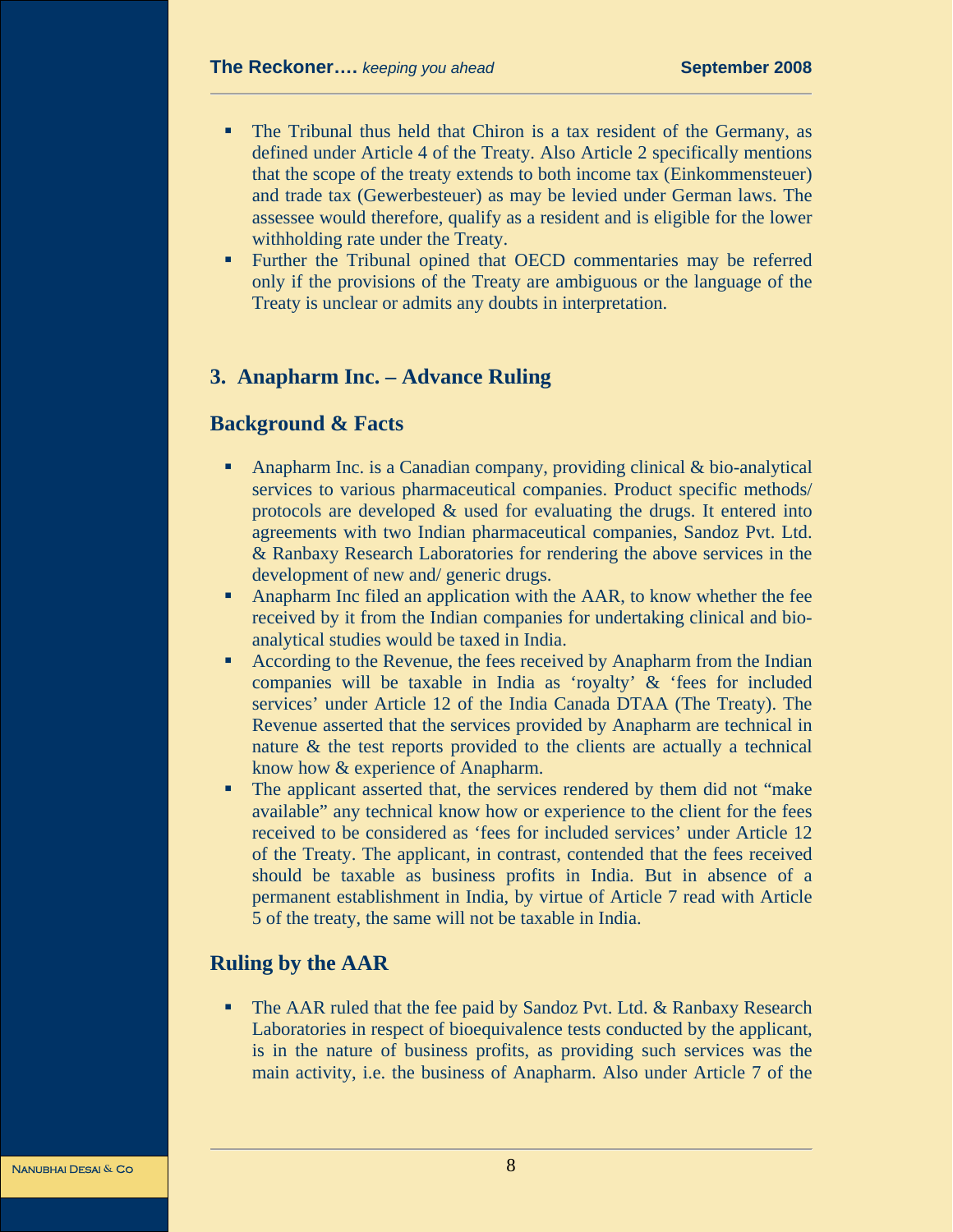Treaty the same is not taxable in India as the applicant does not have a permanent establishment.

- The AAR referred to the protocol to Article 12 of the India US DTAA, which is similar to the Article 12(4) of the Treaty. Accordingly, the technology will be considered as 'made available' if the recipient of service is enabled to apply the technology to independently perform the technical function on its own, without any assistance of the service provider.
- **Moreover, the AAR asserted that the test reports are drug-specific hence** the material furnished by Anapharm Inc will not in anyway help the client to facilitate further research and development of new drugs as contended by the revenue.

# **4. Small Business Corporation – Advance Ruling**

#### **Background & Facts**

- Small Business Corporation ('SBC') is a non-profit Government controlled entity under the direct supervision of SMBA which is a Government department of the Republic of Korea. Government contribution toward SMBA serves as the source of operating and personnel expenses required during the execution of businesses by SBC.
- SBC has opened a liaison office in India, after obtaining permission from the RBI. The liaison office in India was established to promote Korean businesses in India and to act as an intermediate between the companies and government. As per the directives of RBI, all the expenses for the India office should be met exclusively out of funds received from the Korea office.
- Mr. Ji Hoon Lee was appointed as a General Manager at the India office. Remuneration is paid to Mr. Ji Hoon Lee out of Government funds received by SBC from the Republic of Korea. The applicant sought ruling for the taxability of remuneration paid to Mr. Ji Hoon Lee.
- The applicant contended that the remuneration received by Mr. Ji Hoon Lee, will be exempt from tax in India in terms of Article 20 of the DTAA between India and the Republic of Korea. The fundamental requirement of Article  $20(1)(a)$  is that the remuneration should be paid by the Contracting State ( Korea in our case). Even if it is paid out of funds allocated by the Government to the applicant specifically towards personnel expenses, the requirement of Article 20(1)(a) shall be satisfied. In an apparent bid to establish that the source of salary payment to Mr. Hoon Lee is the Government funds placed at the disposal of SBC, the applicant has filed an affidavit of the Administrator of SMBA.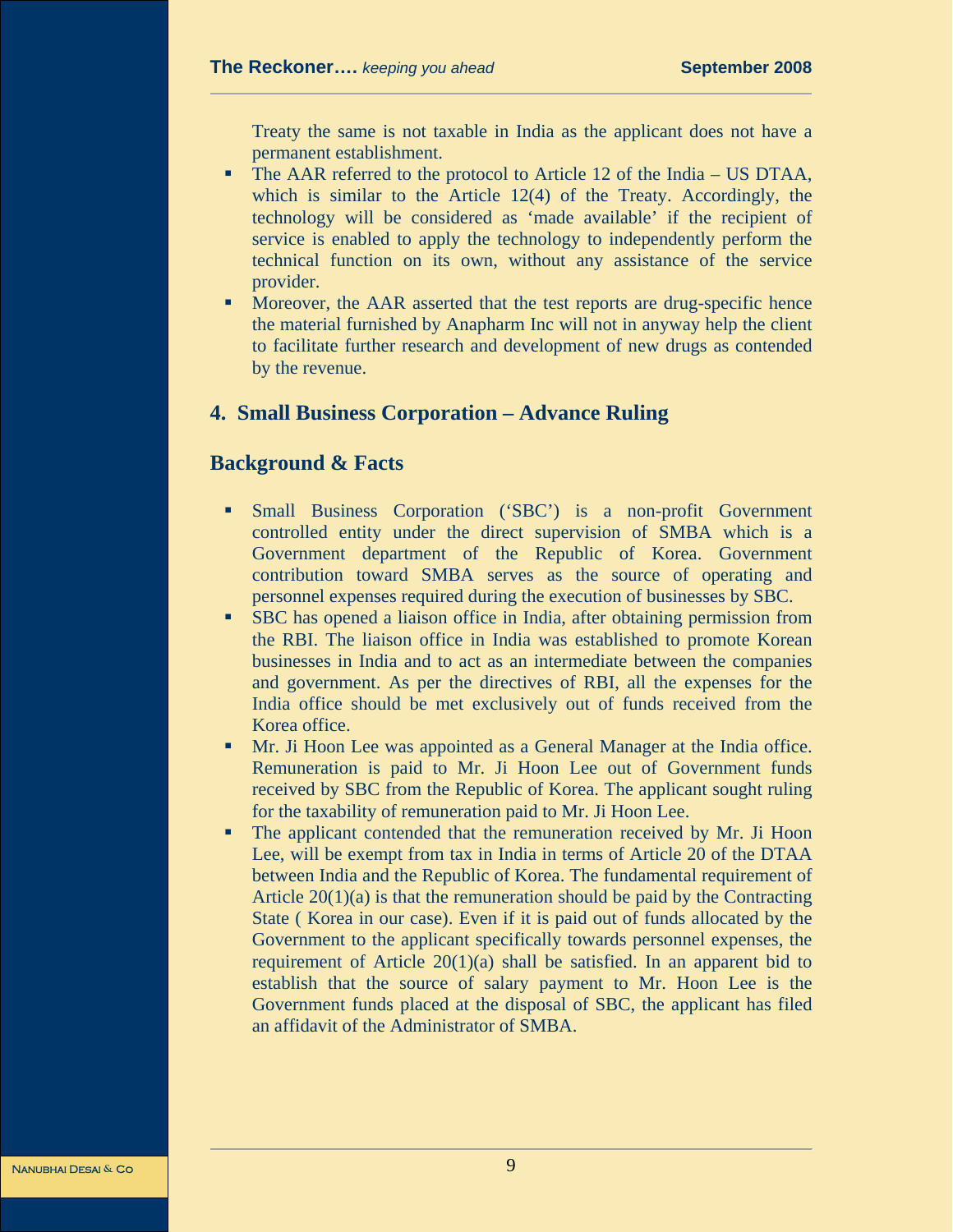#### **Decision & Conclusion**

- The AAR seconded to the contention of the applicant that payment through a fund of the government is as good as payment by the government itself. The expression "payment by a Contracting State" cannot be given a rigid or literal interpretation so as to cover the payments made directly by Government or a department of the Government. Even if the payment is made out of State's funds set apart for that purpose, the requirement of Section 20(1) (a) will be satisfied.
- However, with the subject under consideration, it was difficult to substantiate whether the payment made to Mr. Ji Hoon Lee, was exclusively out of Government funds, as SBC is a corporate entity receiving funds from various sources. It would have been a different matter if the Government while sanctioning the contribution made specific allocation for the personnel expenses incurred by SBC.
- AAR demanded further evidence from the applicant, to substantiate that the personnel expenses are met out of the allocation made by the Government to the fund for this specific purpose. The applicant, however, failed to submit any further proofs.
- Thus, the AAR ruled the question raised by the applicant in negative  $\&$ against the applicant.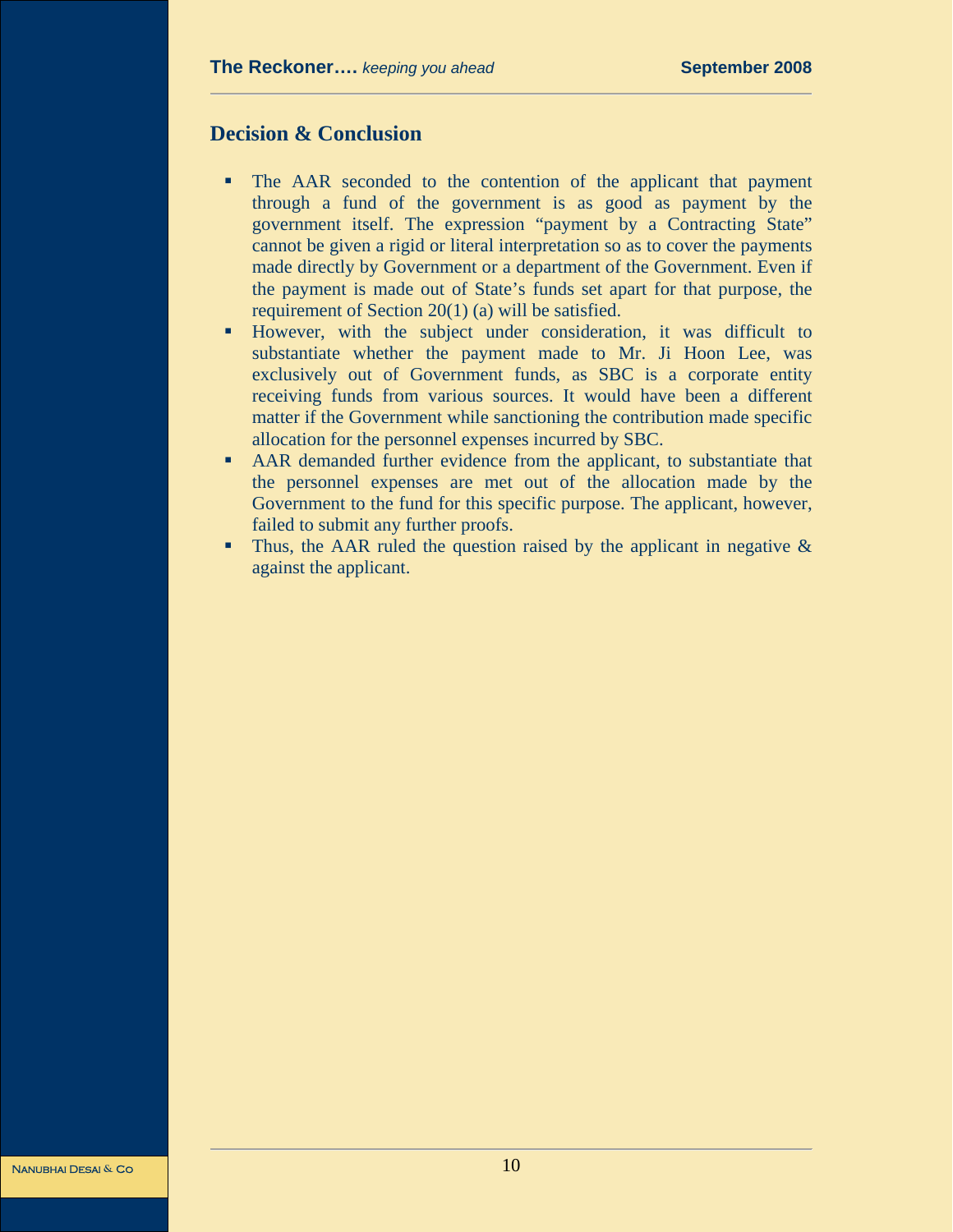# **REGULATIONS GOVERNING INVESTMENTS**

#### **Increase in External Commercial Borrowing limit**

On 22<sup>nd</sup> September 2008, the government liberalized the norms for overseas borrowing by increasing the limit of borrowing from \$100 millions to \$500 million for infrastructure sector under Approval route. Borrowing above \$100 million should have a minimum maturity period of 7 years. This route will be applicable with immediate effect.

In a view to expand the credit spread in the International financial markets, RBI further modified the all-in-cost ceilings in respect of ECBs with a minimum average maturity period of over 7 years. The revised all-in cost ceilings for ECBs shall be as follows.

| <b>Average Maturity</b>    | <b>All-in-Cost ceilings over 6 Months LIBOR</b> |                |
|----------------------------|-------------------------------------------------|----------------|
| <b>Period</b>              | <b>Existing</b>                                 | <b>Revised</b> |
| Three years and up to five | 200 bps                                         | 200 bps        |
| years                      |                                                 |                |
| More than five years and   | 350 bps                                         | 350 bps        |
| up to seven years          |                                                 |                |
| More than seven years      | 350 bps                                         | 450 bps        |

The above amendments are only for the infrastructure sector. There is no amendment to the existing norms to the other sectors with regard to ECB norms. The borrowing limit for other sectors upto USD 50 million for Rupee Capital Expenditure under the approval route remains unaffected. All other aspects concerning ECB policy like eligible borrower, recognized lender, end-use of foreign currency expenditure for import of capital goods and overseas investments, average maturity period, prepayment, refinancing of existing ECBs and reporting arrangements shall continue to apply without any modification.

## **Amendments to the Listing of Equity Agreements**

The Securities and Exchange board of India (SEBI) has made some amendments to the Equity listing agreement, to obtain greater lucidity and efficiency in the governance of listed companies. Amendments are made in clause 16, 19, 24  $&$  41, as explained below.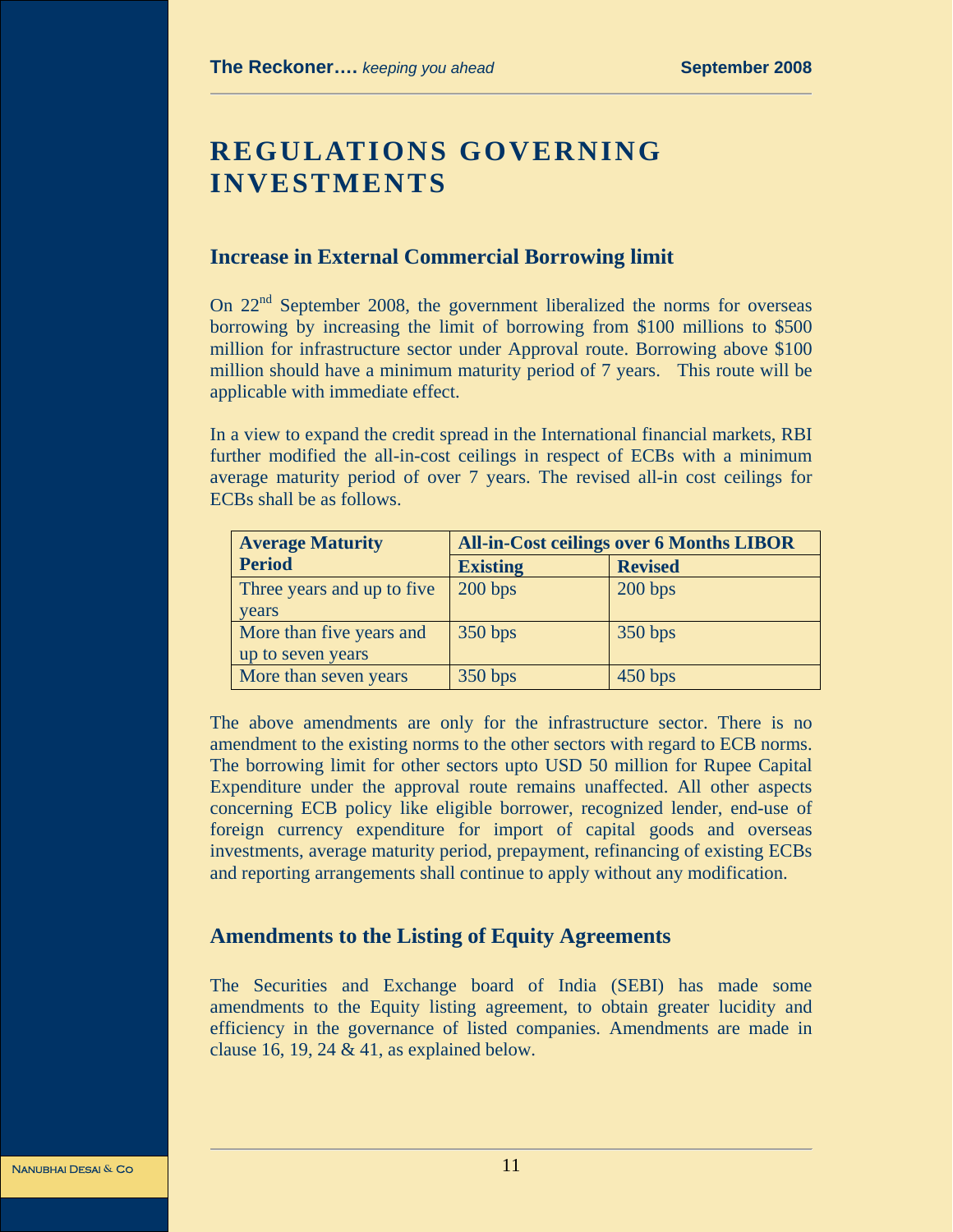# **1. Rights Issue (Clause 16 and 19)**

| <b>Particulars</b>                                                                                                                  | <b>Current Provision</b>                                                                                                                                                                 | <b>Amendment</b>                                        |
|-------------------------------------------------------------------------------------------------------------------------------------|------------------------------------------------------------------------------------------------------------------------------------------------------------------------------------------|---------------------------------------------------------|
| 1. Advance Notice to the<br>stock exchange for Book<br>closure in case of right<br>issue (Clause 16)                                | Listed company issuing<br>Rights shares shall close<br>its transfer books at least<br>once a year and give a<br>21 days advance notice<br>to the stock exchange.                         | <b>SEBI</b> has reduced the<br>notice period to 7 days. |
| 2. Prior intimation to the<br>stock exchange<br>regarding Board meeting<br>where right issue would<br>be considered (Clause)<br>19) | The company has to<br>inform to the Stock<br>Exchange about the<br>Board meeting that will<br>be held for the proposal<br>for Rights Issue with a<br>prior notice of at least 7<br>days. | <b>SEBI</b> has reduced the<br>notice period to 2 days. |

# **2. Mergers (Clause 24)**

| <b>Particulars</b>         | <b>Current Provision</b>  | Amendment                 |
|----------------------------|---------------------------|---------------------------|
| <b>Fairness Opinion of</b> | The company should        | Both the companies need   |
| independent merchant       | disclose all the pre and  | to appoint two different  |
| <b>banker</b>              | post arrangements of      | merchant bankers for      |
|                            | capital structure as well | giving the fairness       |
|                            | as share holding pattern  | opinion to shareholders   |
|                            | to the shareholders under | regarding the valuation   |
|                            | section 393 of the        | of shares/assets done by  |
|                            | Companies Act, through    | the valuers. The fairness |
|                            | an explanatory            | opinion of the merchant   |
|                            | statement.                | bankers shall be made     |
|                            |                           | available to the          |
|                            |                           | shareholders at the time  |
|                            |                           | of approving the          |
|                            |                           | resolution.               |

# **3. Amendments relating to submission and publication of Financial Statements (Clause 41)**

| <b>Particulars</b>      | <b>Current Provision</b> | Amendment                  |
|-------------------------|--------------------------|----------------------------|
| <b>Preparation and</b>  | Incase a company         | Un-audited financial       |
| submission of financial | submits un-audited       | results are required to be |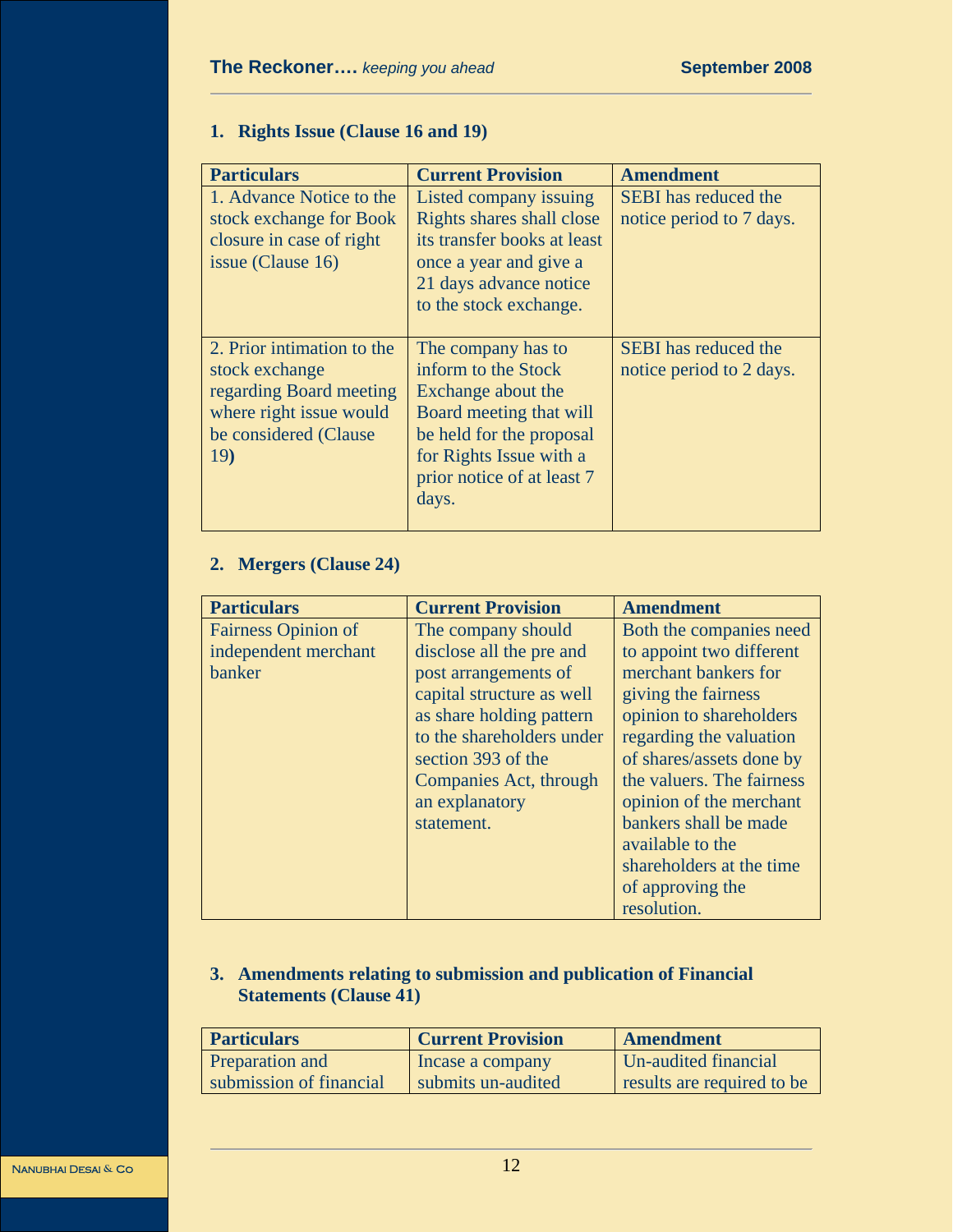| results {Clause 41 $(I)$<br>(d)                                                           | financial results for the<br>last quarter, audited<br>financial results for the<br>entire financial year are<br>also required to be<br>submitted, as soon as<br>they are approved by the<br>Board.                                               | reviewed by the statutory<br>auditors of the company<br>(limited review) and<br>copy of that report shall<br>be provided to the Stock<br>Exchange within 2<br>months from the end of<br>the quarter.                                                                      |
|-------------------------------------------------------------------------------------------|--------------------------------------------------------------------------------------------------------------------------------------------------------------------------------------------------------------------------------------------------|---------------------------------------------------------------------------------------------------------------------------------------------------------------------------------------------------------------------------------------------------------------------------|
| Submission of financial<br>results {Clause<br>41(I)(e)(i)                                 | In addition to furnishing<br>of quarterly / year to<br>date stand alone results<br>to the stock exchange, a<br>company may also<br>submit consolidated<br>results within 1 month<br>from the end of the<br>quarter.                              | Consolidated results may<br>now be submitted within<br>2 months from the end of<br>the quarter.                                                                                                                                                                           |
| Manner of approval and<br>authentication of<br>financial results {Clause}<br>41 (II)(d) } | The limited review<br>report as specified in<br>Clause $41(I)(c)(i)$ shall<br>be placed before the<br><b>Board of Directors or</b><br>committee as mentioned<br>in Clause $41(II)(b)$<br>before submitting the<br>same at the Stock<br>Exchange. | Such report will be<br>placed before Board of<br>Directors is required,<br>only if there is a<br>variation exceeding 10<br>%, between un-audited<br>financials and audited<br>financials amended<br>pursuant to a limited<br>review, mentioned in<br>Clause $41$ (IV)(a). |
| <b>Publication of financial</b><br>results in newspapers {<br>Clause $41(VI)(b)$          | A company has an<br>option to publish either<br>standalone financials or<br>consolidated financials<br>in the newspaper, if it<br>has submitted both,<br>consolidated and<br>standalone financial<br>results, to SEBI.                           | It is now mandatory for a<br>company to publish<br>consolidated financial<br>results, if it has<br>submitted both,<br>consolidated and<br>standalone financial<br>results, to SEBI.                                                                                       |

The above amendments made to Clauses 16, 19, 24 and 41 of the equity listing agreement would be applicable with immediate effect. However, with regard to Clause 41, the provisions under sub-clause (VI) item (b) relating to submission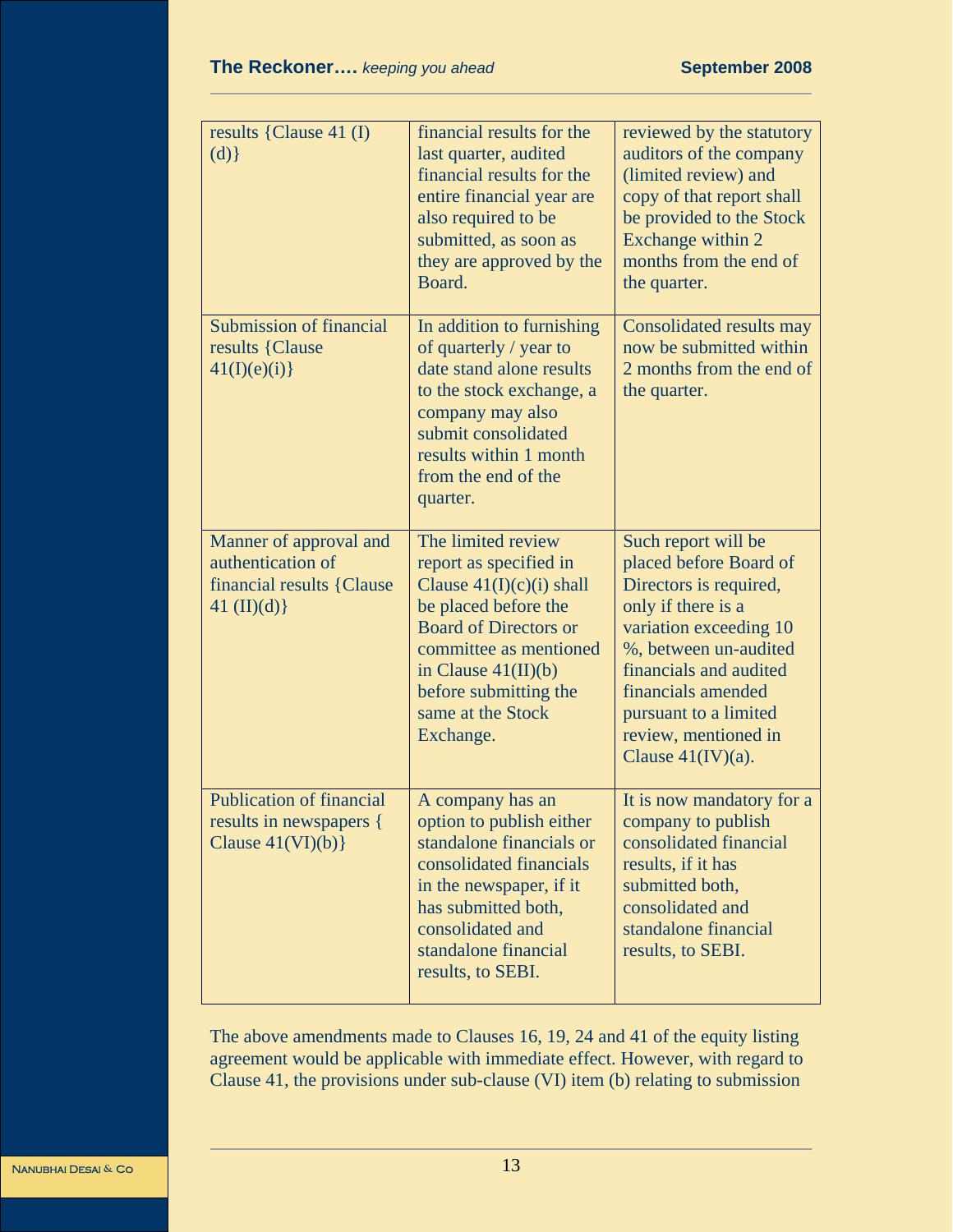and publication of the financial results shall be applicable from the second quarter for the current financial year.

## **Stamp Duty on P- Notes, Debentures slashed by the Government**

The Government of India has trimmed down the stamp duty on debentures and promissory notes (P-Notes). The motive behind the lower stamp duty is to expand the bond market.

The new rate of stamp duty on the issuance of the debentures will be dependant upon the tenor of the debenture subject to 0.25% per year or Rs. 25 lakh which ever is lower.

The stamp duty on the P- Notes has been slashed by one-fifth. The new rates for P- Notes are as follows:-

| <b>Rates of Stamp Duty</b> | <b>Amounts</b>                           |
|----------------------------|------------------------------------------|
| $\vert$ 10 paise           | Less than Rs. 250                        |
| $\vert$ 15 paise           | More than Rs. 250 but less than Rs. 1000 |
| 25 paise                   | More than Rs.1000                        |

Hitherto, issue of debentures attracted stamp duty of an average 0.375 % of the value of issue & P- Notes attract stamp duty of 0.05 % on the value of issue. The introduction of e- payment system by several states shall make it easier & practical for administration of the revised rates.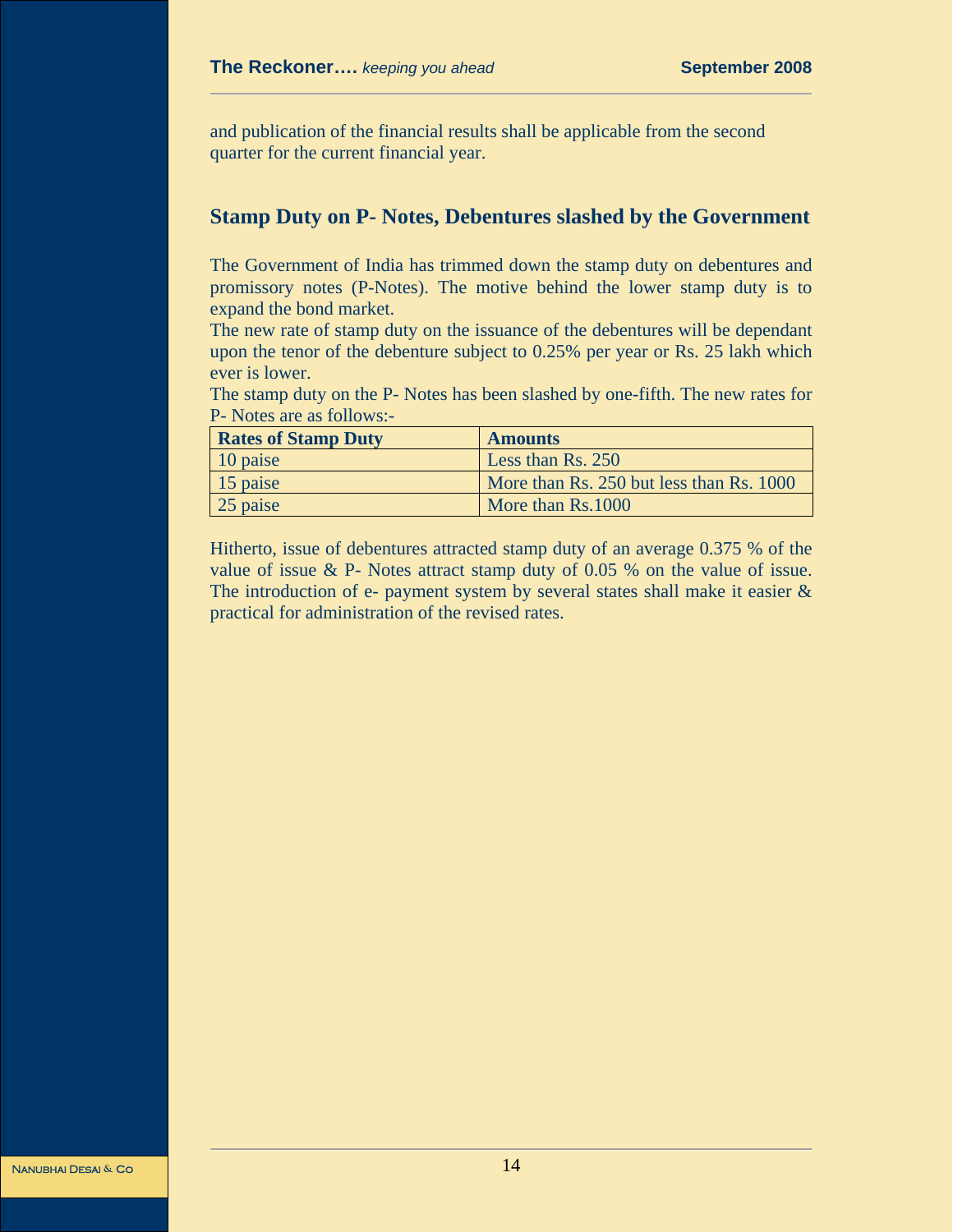# **ACCOUNTS & AUDIT**

# **NEW FORMS UNDER COMPANIES ACT, 1956**

New Forms for submission of desired documents/ information by the Companies with the Ministry of Company Affairs in electronic form have been recently notified. The new form shall be in force with effect from  $28<sup>th</sup>$ September, 2008. The new forms prescribed by the Government vide the said notification are as under:-

- 1. Form No. 20B [Annual Return by a company having a share capital]
- 2. Form No. 21A [Annual Return by a company not having a share capital]
- 3. Form No. 23AC [for filing Balance Sheet and other documents]
- 4. Form No. 23ACA [for filing Profit and Loss Account and other documents]

# **THE COMPANIES BILL, 2008**

The Union Cabinet recently approved the Companies Bill, 2008 for introduction of the same in the Parliament. With the passage of Bill in the Parliament and on its approval by both the Houses, the Bill shall replace the Companies Act, 1956 – the existing statute for regulation of companies in the country.

In view of the globally changing economic and commercial environment, the Union Cabinet has considered to have a comprehensive revision of the existing Companies Act, 1956.

The said new Companies Bill, 2008 will enable the corporates in India to operate in a best regulatory environment of international practices that fosters entrepreneurship, investments and growth.

| As per existing            | <b>Proposed in the</b>         | <b>Remarks</b>          |
|----------------------------|--------------------------------|-------------------------|
| <b>Companies Act, 1956</b> | <b>Companies Bill, 2008</b>    |                         |
| Minimum number of          | <b>Formation of One Person</b> | A single person will be |
| person required to         | Company (OPC) to be            | able to set up a        |
| incorporate a company is   | allowed.                       | company.                |
| 2 in case of private       |                                |                         |
| company and 7 in case      |                                |                         |
| of public company.         |                                |                         |
| Minimum paid up share      | No criteria of minimum         | It will be possible to  |

Some silent features of the same are as under: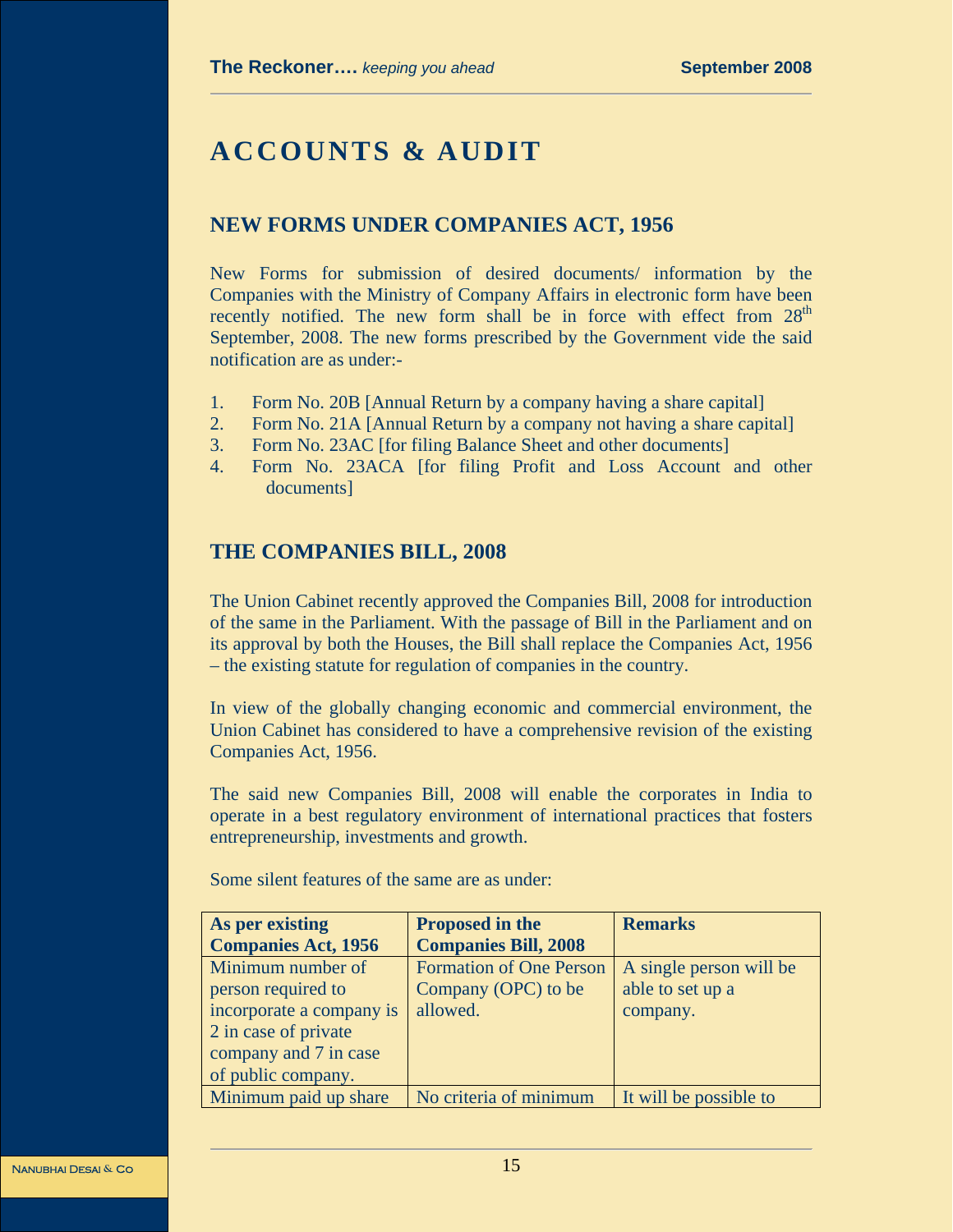| As per existing<br><b>Companies Act, 1956</b>                                                                                                                                                                                                                  | <b>Proposed in the</b><br><b>Companies Bill, 2008</b>                                                                              | <b>Remarks</b>                                                                                                                                                                                                                                                               |
|----------------------------------------------------------------------------------------------------------------------------------------------------------------------------------------------------------------------------------------------------------------|------------------------------------------------------------------------------------------------------------------------------------|------------------------------------------------------------------------------------------------------------------------------------------------------------------------------------------------------------------------------------------------------------------------------|
| capital for forming -<br>• Public Limited<br>Company - Rs. 5<br>lacs<br>• Private Limited<br>Company - Rs. 1<br>lacs.                                                                                                                                          | paid up share capital to<br>start a company.                                                                                       | incorporate new<br>company in future even<br>without any paid up<br>share capital.                                                                                                                                                                                           |
| Section 390 to 396<br>(Chapter V) deals with<br>compromise,<br>arrangements and<br>reconstruction which<br>include mergers and<br>acquisitions which<br>requires approval of<br><b>High Court and other</b><br>regulatory authorities<br>like RBI, BIFR etc.   | Single forum for<br>approval of mergers and<br>acquisitions, along with<br>concept of deemed<br>approval in certain<br>situations. | Single forum may reduce<br>the time period involve<br>in mergers and<br>acquisitions. However,<br>with the constitution of<br>Competition<br><b>Commission of India</b><br>(CCI) in due course,<br>picture will change<br>accordingly as CCI have<br>its own approval route. |
| <b>Present Act specifies</b><br>minimum no of directors<br>- in case of private<br>$Company - 2$<br>- in case of public<br>Company $-3$<br>Listing agreement with<br>the stock exchange<br>requires appointment of<br>independent directors on<br>the board.   | <b>Independent directors</b><br>shall constitute at least<br>33% of the total numbers<br>of directors.                             | All companies are<br>required to comply with<br>the proposed amendment<br>and have to appoint<br>requisite independent<br>directors on their board.<br>Listed companies are<br>additionally required to<br>comply with listing<br>agreement also.                            |
| Company limited by<br>shares may issue shares<br>with differential rights as<br>to dividend, voting or<br>otherwise subject to<br>Section 86 read with<br>Companies (Issue of<br>Share capital with<br>differential voting<br>Rights) Rules, 2001<br>("Rule"). | <b>Shares with differential</b><br>voting rights to be done<br>away with.                                                          | Company will not be<br>allowed to issue shares<br>with differential voting<br>rights.                                                                                                                                                                                        |
| Sec. $2(13)$ states that<br>"Director" includes any<br>person occupying the                                                                                                                                                                                    | Every company to have<br>at least one director<br>resident in India.                                                               | Company will not be<br>allowed to appoint only<br>foreign directors on its                                                                                                                                                                                                   |